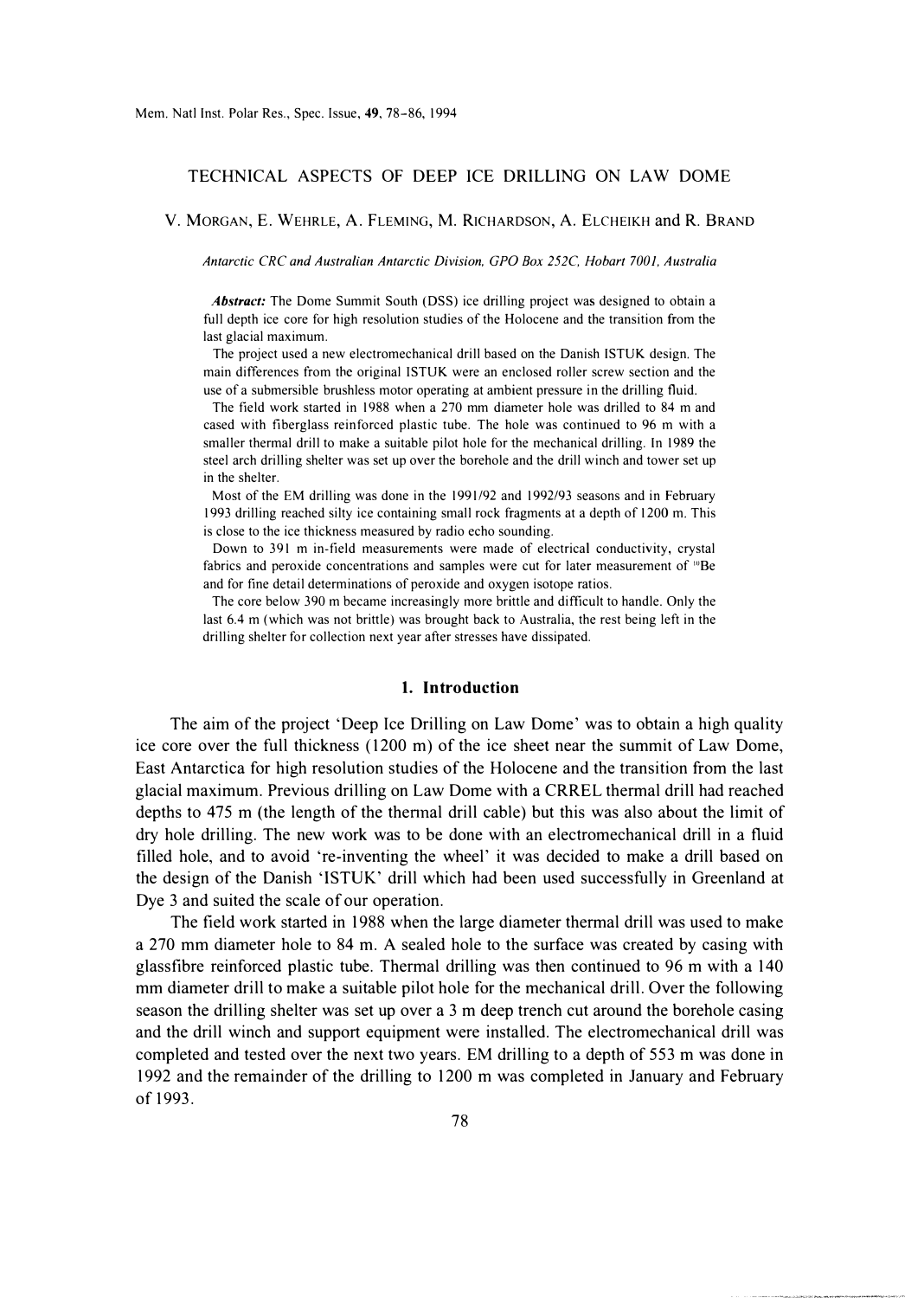### **2. Thermal Drilling**

The special large diameter thermal drill has a machined copper head with a brazed on 4000 W heating element. The construction of both the core barrel and the meltwater tank is based on 203 mm ID glassfibre reinforced plastic tube. This tube is the same material as is used for the borehole casing. The top section of the drill incorporates the usual cable termination, suction pump and electronics for cable tension and head temperature sensing. The drill was originally designed to take a 200 mm core for trapped gas analysis and made a 250 mm diameter hole (ETHERIDGE and WooKEY, 1988). For the Dome Summit South (DSS) drilling a 260 mm diameter hole was required to give clearance for the joins in the borehole casing. An enlarged head was made which worked well but as it only had the same heating power, drilling was rather slow - about 2 hours for a 2 m core. The large diameter hole was drilled to 84 m. To make a hole in which the E-M drill could be started, thermal drilling to 96 m was continued with a modified CRREL drill (BIRD and BALLENTYNE, 1971) which makes a 140 mm hole.

### **3. Casing**

It is desirable to case the part of the borehole that penetrates the porous fim so it can be filled nearly to the surface with loading fluid. This assists in giving sufficient hydrostatic pressure for borehole balancing and the higher pressure at the depth where electro-mechanical drilling is started makes drilling easier by assisting chip suction. At DSS the borehole was cased down to 84 m with 'permaglass' glassfibre reinforced plastic artesian well casing. This material proved very suitable as it is easy to use in the field, it produces a smooth inside wall, and the 0-ring seals ensure the casing does not leak fluid. Fitting the casing into the borehole took 6 hours.

## **4. Drilling Shelter**

The shelter in which the EM drill is operated is a 5 m high, 18 m by 7 m corrugated steel arch mounted on a sledge/frame. The arch is formed from sixty three 5 mm thick plates which are bolted together. The shelter and sledge were assembled near Casey Station, towed 120 km to the drilling site, and set up over a 3 m deep trench cut around the borehole casing. A square tower, 10 m high and 2.4 m across, at one end of the shelter houses a spiral staircase which gives access to the shelter. A warmed, insulated module inside the shelter houses the drill computer and is also used as a workshop.

# **5. Electromechanical Drill Rig**

The EM drill is operated on a tiltover winch/tower. The winch, tower tilt, drill clamps and cable feed for drilling are all hydraulically operated. There are duplicate sets of hydraulic controls for the winch and tower, one by the drill tower and one in the warm module (Fig. 1). The winch is directly driven by a low speed wheel motor located inside the cable drum. The cable level winder is driven by a stepper motor as the drum design made it difficult to drive a cable guide from the drum rotation. Cable feed for drilling is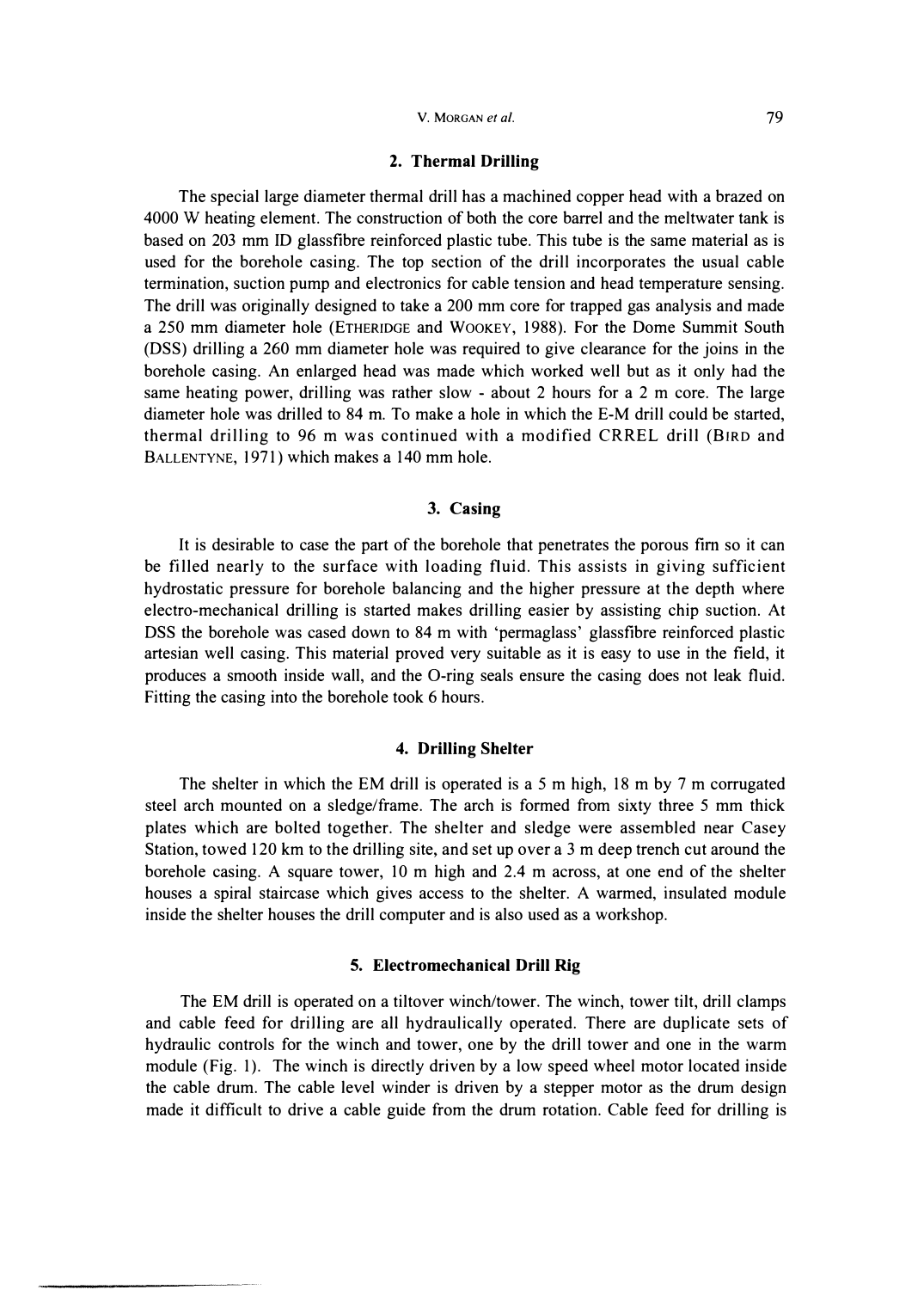

*Fig. 1. Electromechanical drill rig-electrical systems. The hydraulic control panel No. 1 is located beside the winch and is used when lowering the drill into the borehole and tilting the tower. The second control panel inside the warmed ventilated room (drill control module) is used when drilling and hauling in the borehole.* 

**produced by lowering the top sheave on the drill tower by an hydraulic ram. Feed speed is controlled by bleeding fluid from the ram through an electric proportional valve. This system, which is also used for the thermal drill, allows very fine control of the feed. A**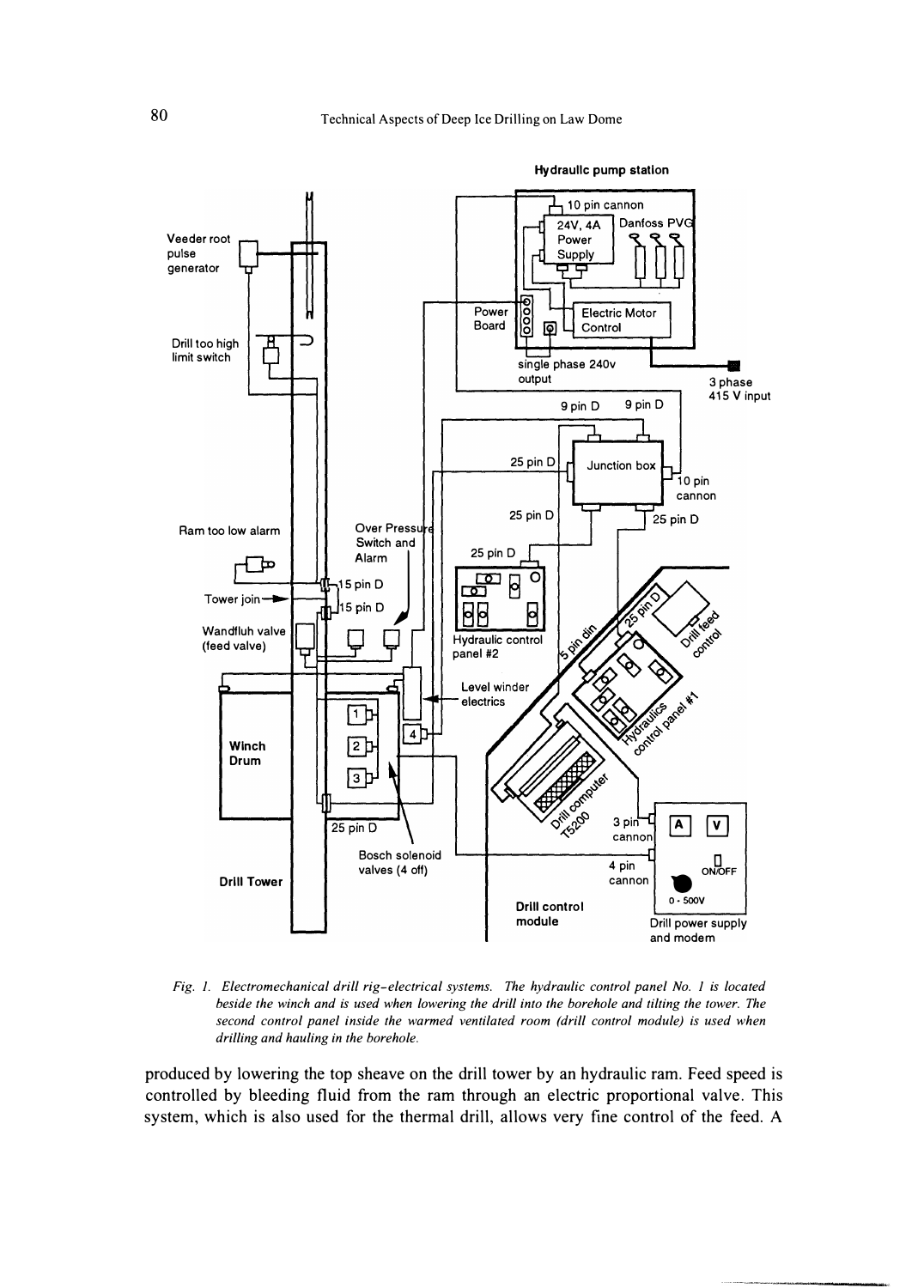

*Fig. 2. Ice drill electronics-block diagram.*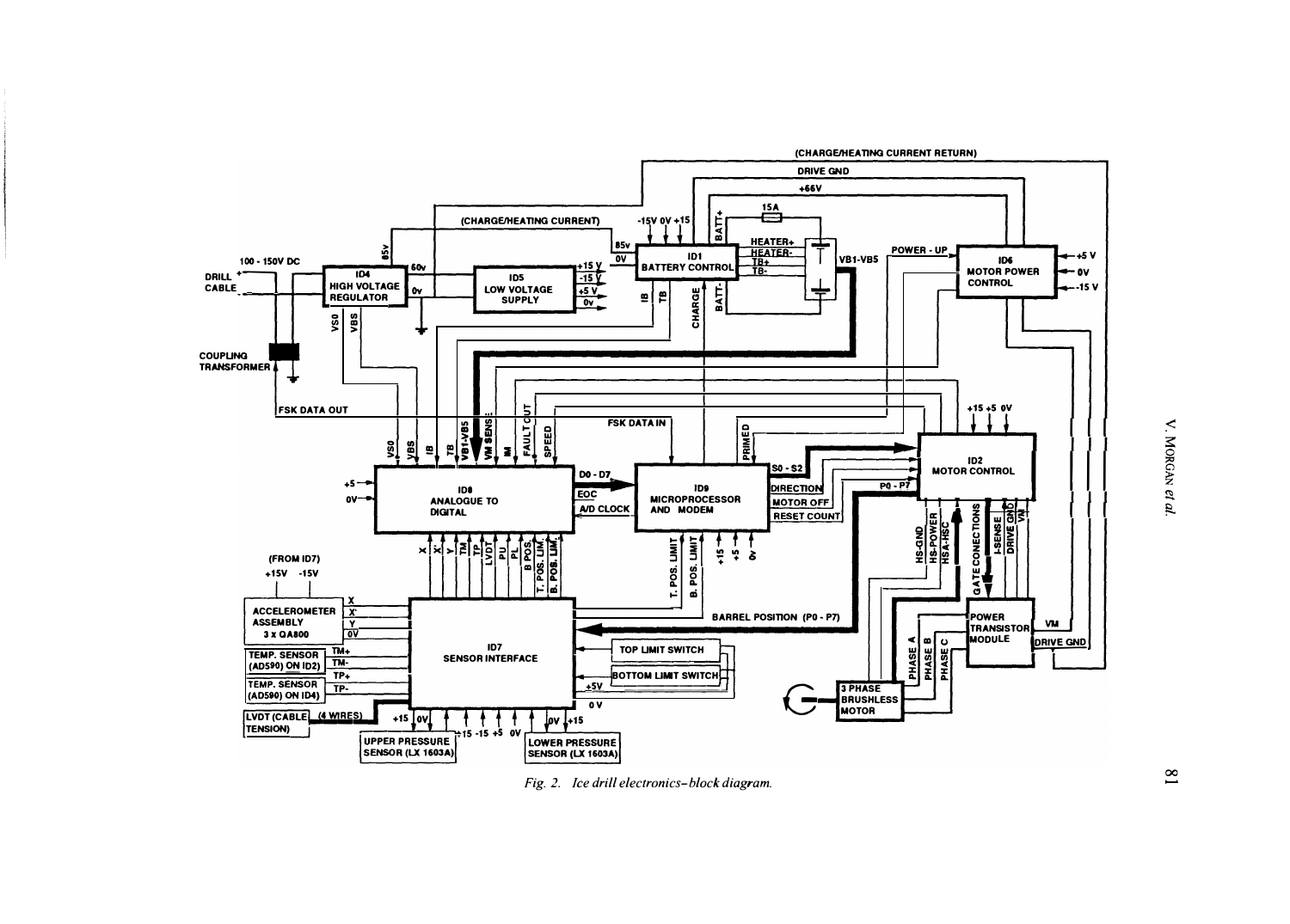pressure gauge on the ram indicates cable tension which is useful if the tension is outside the range of the transducer on the drill. Relief valves on the winch and feed ram limit cable tension to about 1/3 of the cable breaking strain.

The drill itself is based on the Danish ISTUK (GuNDESTRUP *et al.,* 1984 ) but with a number of differences mainly to the motor section, the bearing section and the method of using a roller screw to move the pistons in the chip collection section. The drill comprises:

1) The top section with cable termination, hammer and anti-rotation springs.

2) The electronics section (power regulation, modem, micro controller, sensors interface, motor driver and battery pack) in a fluid proof chamber. A 1200 baud modem provides communication with the surface drill computer (Fig. 2).

3) The motor and gearbox section. The motor is a 3 phase electronically commutated brushless motor which operates immersed in the borehole fluid with a simple mesh screen to keep out ice chips. The planetary reduction gear has a ratio of 45: 1. Seven preset speeds are controlled by a feedback system in the motor driver electronics. Drilling is normally done at speed 5 (barrel speed 30 RPM) and rewind at speed 6 (50 RPM).

4) The bearing section. This separates the rotating part of the drill from the top section. The drill rotates on two large roller bearings. Sliprings between the bearings pass electrical signals from limit switches on the roller screw to the electronics section. A form of planetary gearing below the bearings gives an almost stationary inner gear which connects to the rollerscrew nut in the next section. The output and planet gears can easily be changed to alter the output shaft speed. This varies the number of drill turns for the full piston movement and therefore allows tuning the drill for best performance.

5) The rollerscrew and chip chamber section. The roller screw is attached directly to the piston rod and rotates with the outer barrel. The roller nut is held stationary by a shaft from the bearing section. When the drill rotates, the roller screw moves upwards pulling the piston rod and the moving pistons and so expanding the chip chambers. Fluid and chips are therefore sucked away from the cutters via the chip channels and into the chip chambers.

6) The core barrel and cutter head. The core barrel is a plain tube which is bolted to the chip chamber section. This, together with the removable chip channels allow the drill to be dismantled into sections less than 6 m long for transport. The drill head is wire cut from tool steel.

7) The cutters and shoes. The cutters are conventional with a straight horizontal cutting edge, a clearance angle of 15° on the bottom face and a 45° angle on the cutting face. The cutter shoes (which control the depth of cut) are brass and are filed by hand to set the amount of cut.

# **6. Drilling Fluid**

The fluid is a mixture of kerosene (Jet Al) and perchlorethylene. This was known to be satisfactory - it was used in Greenland and similar chemicals had been used previously in Antarctica. Perchlorethylene fits most of the requirements of a drilling fluid additive *i.e.*  the density of the mixture can be adjusted to be a little more than ice, it has a freezing point well below  $-30^{\circ}$  and a boiling point above 50°, it has a low viscosity, is electrically nonconducting, it does not react with or dissolve ice and the cost is reasonable. Perchlorethylene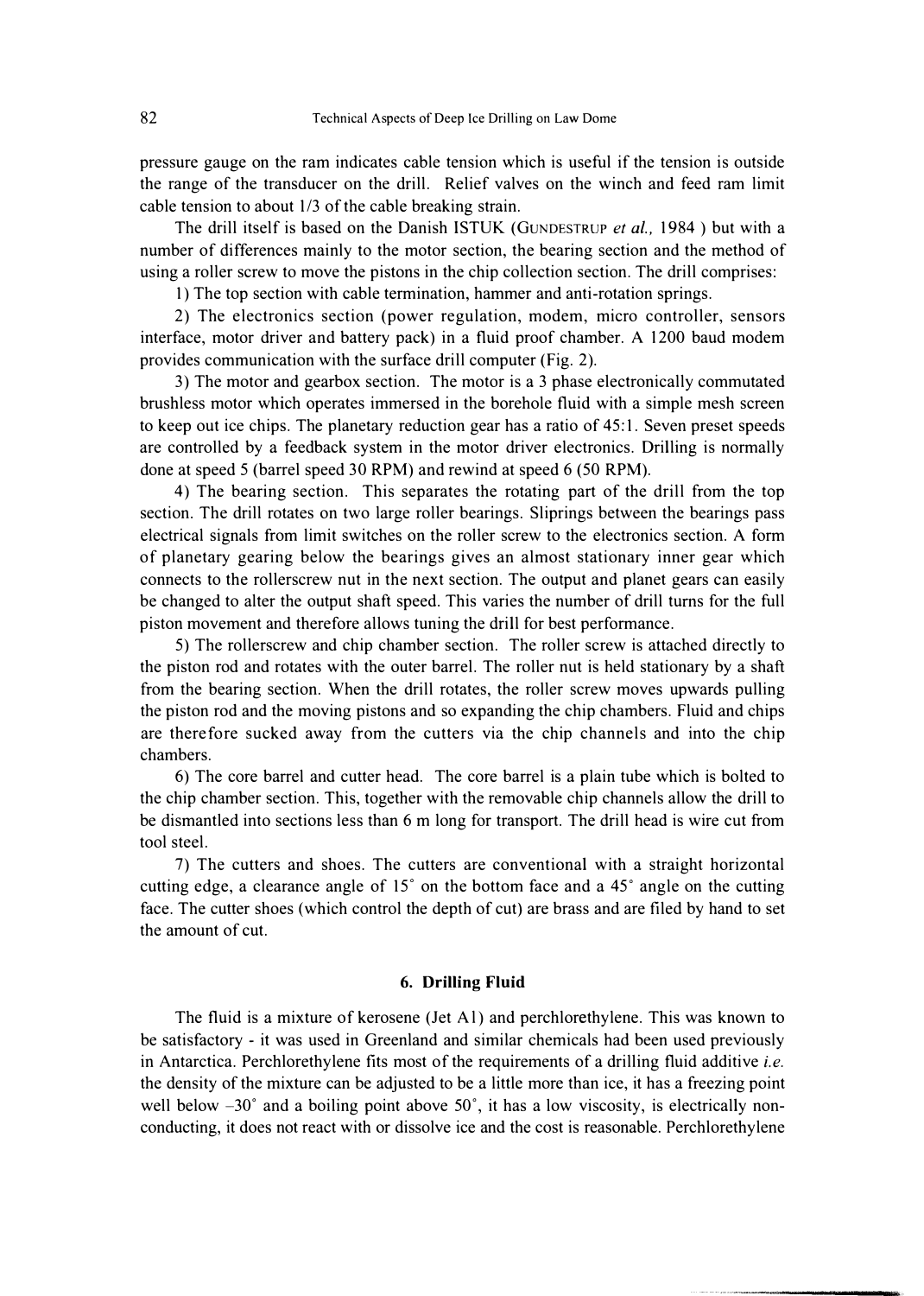**is also acceptable environmentally as it is rapidly broken down in the troposphere by photo degradation into (ultimately) carbon dioxide and chloride. It's main disadvantage is it's moderate toxicity. The United States Institute for Occupational Safety and Health recommends that it would be 'prudent to handle it as if it were a human carcinogen'. At DSS a powerful ventilation system was insta1led in the dri11ing shelter to ensure fumes were at a safe level. The ventilation also kept the interior of the shelter cool. Separate inlet and exhaust fans blew cool, clean air in at the top of the shelter and removed air from the dri11 pit below floor level. This produced a continuous downward flow of air so most of the heavy fumes were prevented from rising to head level. Measurements of perchlorethylene vapour typica1ly gave 5-20 ppm except right over the slush tray where levels up to 70 ppm were found. An industrial spin dryer was used effectively to reclaim fluid from the chips and slush from the dri1l chip chambers.** 

# **7. Core Quality**

**Core quality down to 400 m was generally good. Below 400 m the cores became increasingly brittle so that by about 800 m most cores had some broken sections and a few cores were totally fragmented. The brittleness only disappeared in the last few cores near the bedrock. Air bubbles also seemed to disappear in these cores so it does appear that the incorporation of the gas into the crystal lattice or clathrate formation is associated with the**  end of the brittle zone. The brittle cores were left in the drilling shelter to allow strain to **relieve over the next year. Non-brittle cores were removed from the drill barrel by hand; the brittle cores were pushed out onto a V shaped core tray which provided enough support for cores which merely had many cracks but did not contain cores that broke into fragments. Some of these cores were extracted from the dri1l in good condition but then broke up within the next 15 minutes. It would probably have been useful to push these cores out of the dri1l barrel directly into close-fitting rigid plastic tube where they could be stored until the brittleness dissipated. This would serve to keep the pieces in their correct relative position and therefore facilitate later analysis.** 

### **8. Core Processing and Analysis**

**Drilling fluid was removed from the cores by placing them in a drying cabinet which was flushed with clean cold air from the ventilation system. After drying, the cores were examined for stratigraphy and electrical conductivity measurements were made on 2 m**  long sections. Fine detail samples  $(12-15$  per annual layer) were cut for  $\delta^{18}O$  and peroxide and average samples over 50 cm were cut for <sup>10</sup>Be and average  $\delta$ <sup>18</sup>O measurement. Some of **the peroxide samples were measured in the field as a check on the annual layer interpretation from the conductivity records (the peroxide data gives the clearest indication of seasonal cycles of any of the measurements).** 

**Crystal fabrics were measured at the dri1ling site on recently drilled core at about 5 m intervals over the full ice thickness.**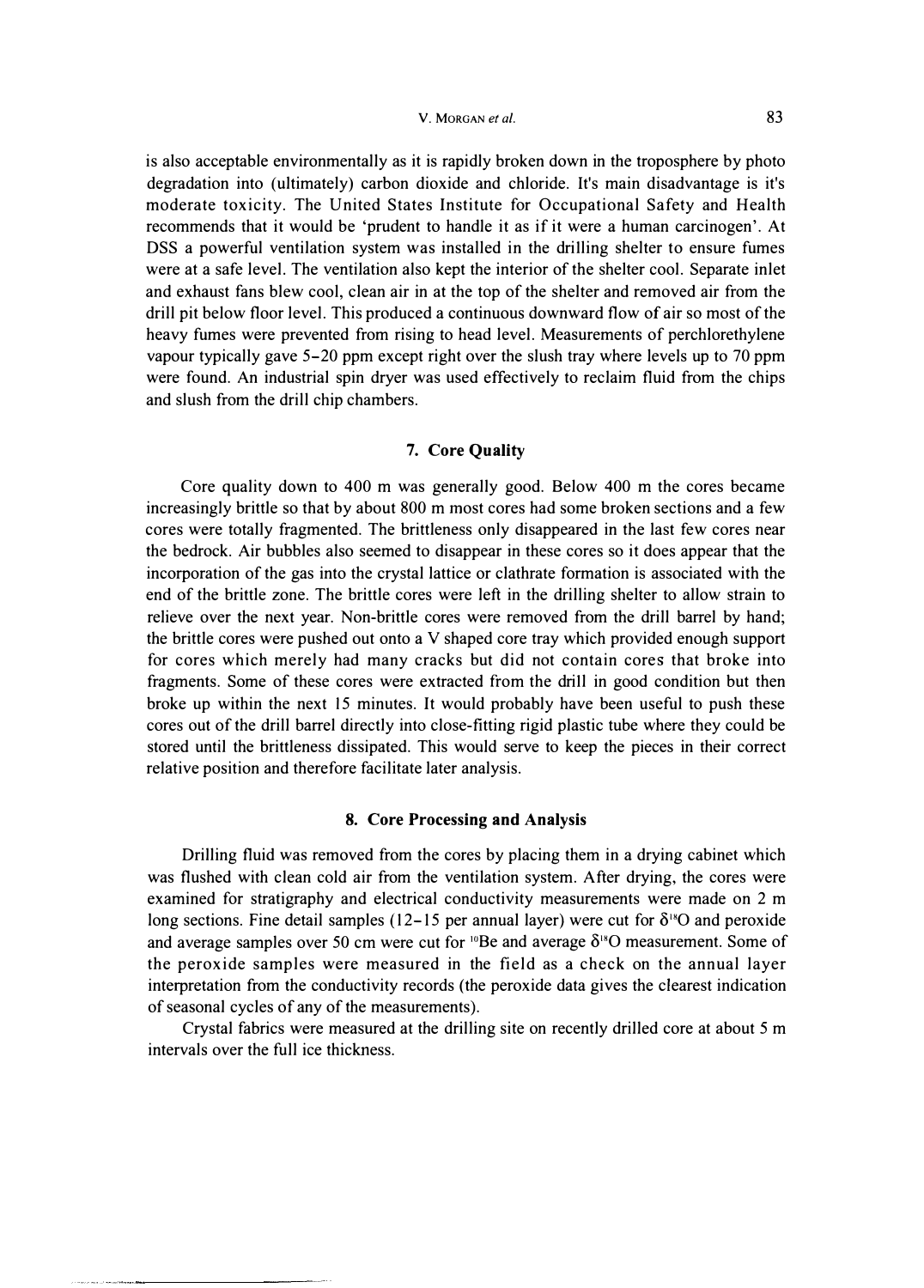

*Fig. 3. Dome Summit South (DSS) drilling site-station layout.*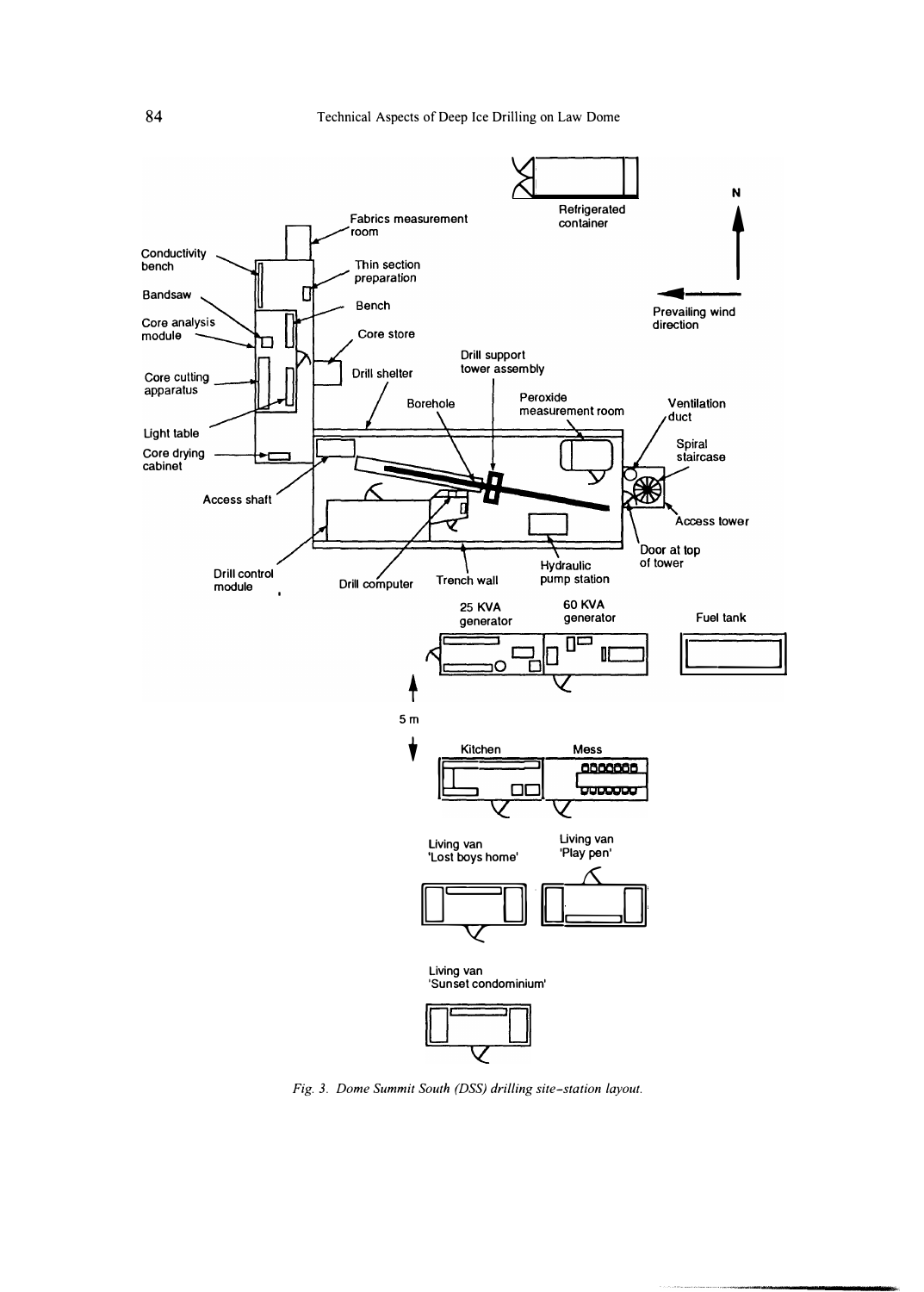#### **9. Field Station**

**The field camp is comprised of a number of modules based on 6 m long insulated shipping containers (Fig. 3). These are mounted on 'Otaco' or 'Aalener' sledges which are drawn in trains by Caterpillar D5 or D7 tractors. Apart from the drilling shelter all the field camp is dismantled and returned to Casey Station (1 20 km away) at the end of each Summer season. This is necessary as otherwise the high accumulation would bury the camp. Even over the Summer period large (2 m high) snowdrifts had to be cleared from around the modules. There were nine people at the field station.** 

# **10. Operation**

**Initially there were a number of difficulties with the drill, mostly due to leakage in the pistons and the chip channel joints. In this type of drill where the chips are held in chambers together with the entraining fluid,** *i.e.* **there is no filtering, it is necessary to have relatively high chip/fluid ratio. This means low fluid flow rates and since the chips and fluid form a thick slush and the chips tend to clump** *e.g.* **at the channel entrance it is necessary that the suction section is completely leak free. In the development it was also found that small changes to the channel entrance at the drill head (rounding and polishing) had a large effect on the chip collection efficiency. The drill performance improved noticeably with increasing depth and although some of this was probably due to changes to the drill and increased operator skill, there does seem to be an advantage in having a large ambient fluid pressure which can break up clumps of chips. In any future drilling we would continue thermal drilling (in the dry hole) to 300-400 m so that when EM drilling started there would be a few hundred meters of fluid above the drill.** 

**At DSS drilling was generally done by four people in two teams which allowed about 14 hours of drilling per day. Both teams worked on the afternoon shift to allow time for maintenance. A maximum drilling rate of 160 m per week was achieved at a depth of 800 m and the average rate was 1 20 m per week (Fig. 4). From 500 to 800 m about one hour** 



*Fig. 4. Drilling progress at DSS in 1993.*